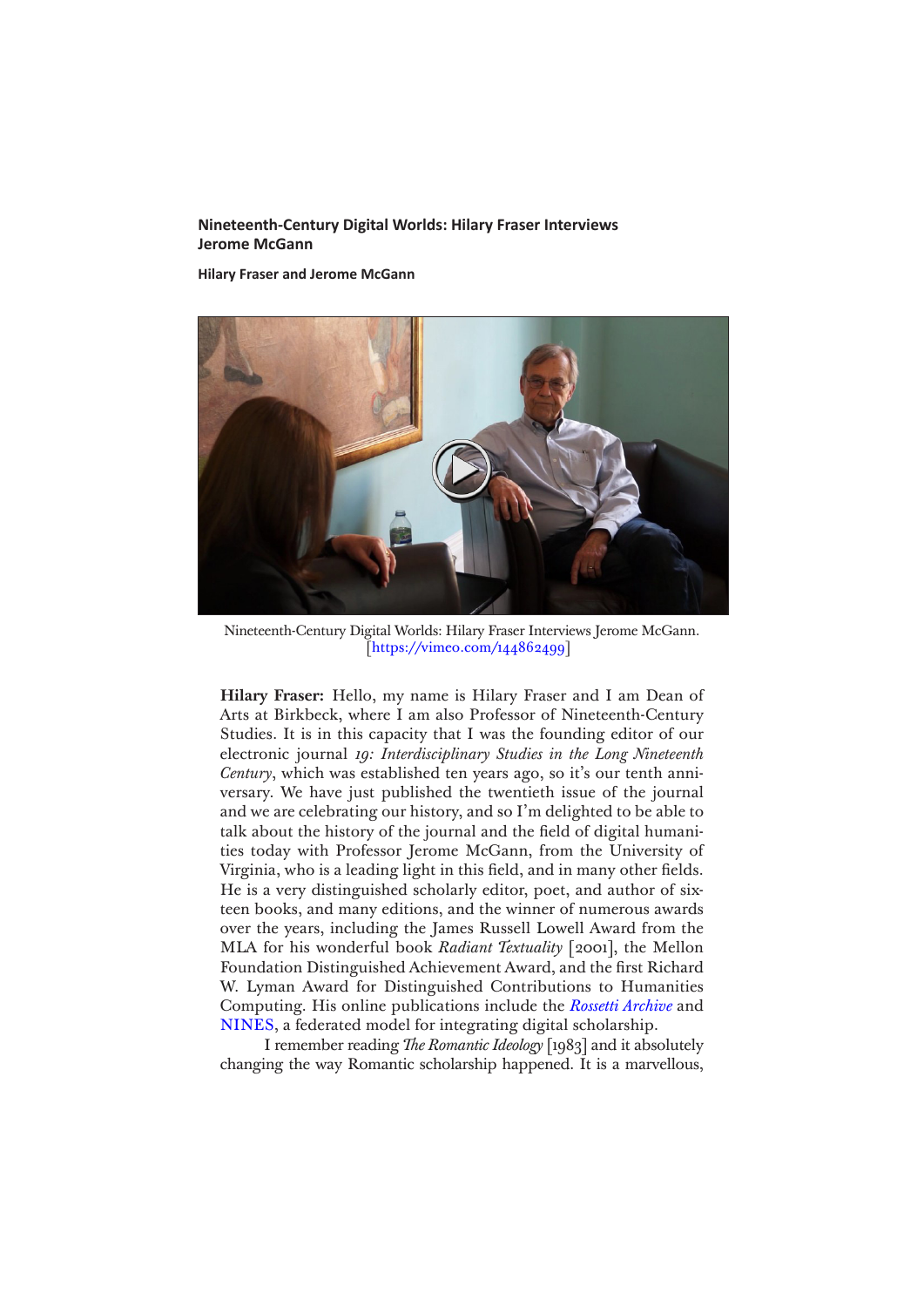marvellous book. Since then you have continued to write marvellous books and to do really paradigm-changing scholarship, and particularly in the fields, latterly, of digital humanities, which is what we are going to talk about today: the digital nineteenth century. So, welcome.

# **Jerome McGann:** Thank you.

**Hilary Fraser:** You have been a huge supporter of *19* over the years, which was established on a wing and a prayer in 2005. It was the support and the belief of people like you in the enterprise that enabled it to happen: it was very important to us and it continues to be so.

**Jerome McGann:** *19* was really important because in those days, even before that, so much scholarship, often very good scholarship, was thrown up online, but without peer-reviewing purposes and intentions. NINES was begun because we wanted to create an environment where the importance of peer reviewing was understood from the beginning, so *[RaVoN](http://ravonjournal.org/about/)* [*Romanticism and Victorianism on the Net*] was established as a peer-reviewing journal. But there were a lot of other enterprises, very interesting enterprises, which did not see that element of review as crucial. *19* was extremely important exactly because it understood that from the beginning. It has been brilliant: it is a wonderful journal.

# **Institutional and disciplinary challenges**

**Hilary Fraser:** It was hard to imagine ten years ago how the digital world would change in the meantime, but I am thinking back to some of the principles that drove me in wanting to set it up. First of all, there was the question of how we made the work that was going on in London, at the Centre for Nineteenth-Century Studies, sustainable, and how we would archive it. We had regular, wonderful seminars that were curated by people who put a great deal of time and energy into putting together a marvellous day — and then it was gone, an ephemeral thing, and those who were unable to be in London could not benefit and I thought this was such a shame. It was quite difficult to get any conference proceedings published at that time in book form. Second, there was the question of widening access more generally, which is part of Birkbeck's mission as an institution, to make education as openly available as possible. Finally, there was a question of professional skills training for our postgraduate students in online editing. These were the three key things that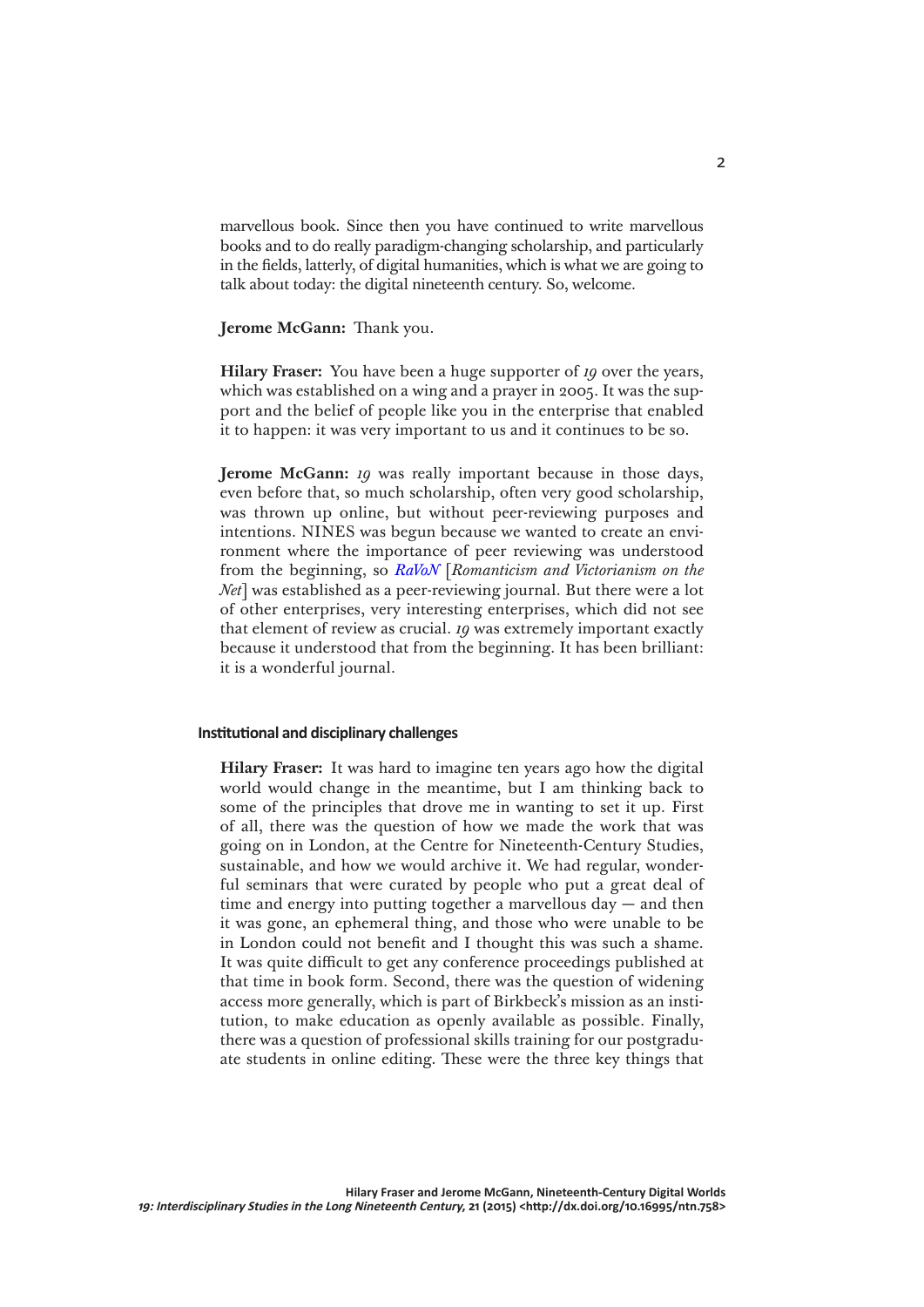drove the setting up of the journal ten years ago, and it is interesting that these are still key issues today for digital humanities: the digital archive, the question of open access, the question of sustainability, future directions, of skills development for postgraduate students. All are still live issues.

**Jerome McGann:** They are very difficult issues, because the institutions remain. I began doing this in a sustained and intense way in 1992 and 1993, when the [Institute for Advanced Technology in the](http://www.iath.virginia.edu/)  [Humanities](http://www.iath.virginia.edu/) was began at UVA. The whole point of that body was to try to investigate what you could do with this new digital technology, because no one fully understood its potential or how it might be realized. In an institutional setting over the years that has become a kind of mantra. In 1992 or 1993, the technical issues were often extremely difficult, and nobody *really* knew exactly how to move forwards. So that, to take an example from the *Rossetti Archive*, the computer science people I was working with at the time said, 'Look, what you have to do is approach it as if all the software and the hardware are going to be changing every year and a half or two years, so how are you going to construct this thing so it is not going to become obsolete within six years?'. So we attended to the logical structure and I was really very narrowly focused on these kinds of technical issues for the initial seven, eight, or even ten years, and was oblivious to the institutional issues. But since the beginning of this new century, the institutional issues, and the underlying politics of these technologies, are clearly the most intransigent aspect we encounter. Funding is tied to institutional issues and programmes. You were talking about your students, we talk about our students too. Where do the students learn how to do this sort of work? They learn outside the programmes. Is that true here?

**Hilary Fraser:** Yes, more or less, other than we offer training to our interns. We have run short courses as well.

**Jerome McGann:** Most of this takes place outside the degree programmes and until that Rubicon is crossed difficult problems of sustainability will remain. You would think since 1992–93 at UVA that we would have programmes that work so that the graduate students are coming out with at least certificates in computing humanities. But they do not. And that is because there remains the inertia of the inherited procedures of the work that we do. I don't say that to attack, nor am I suggesting this is wrong, because in many ways it makes perfect sense to continue to use the resources that are traditional in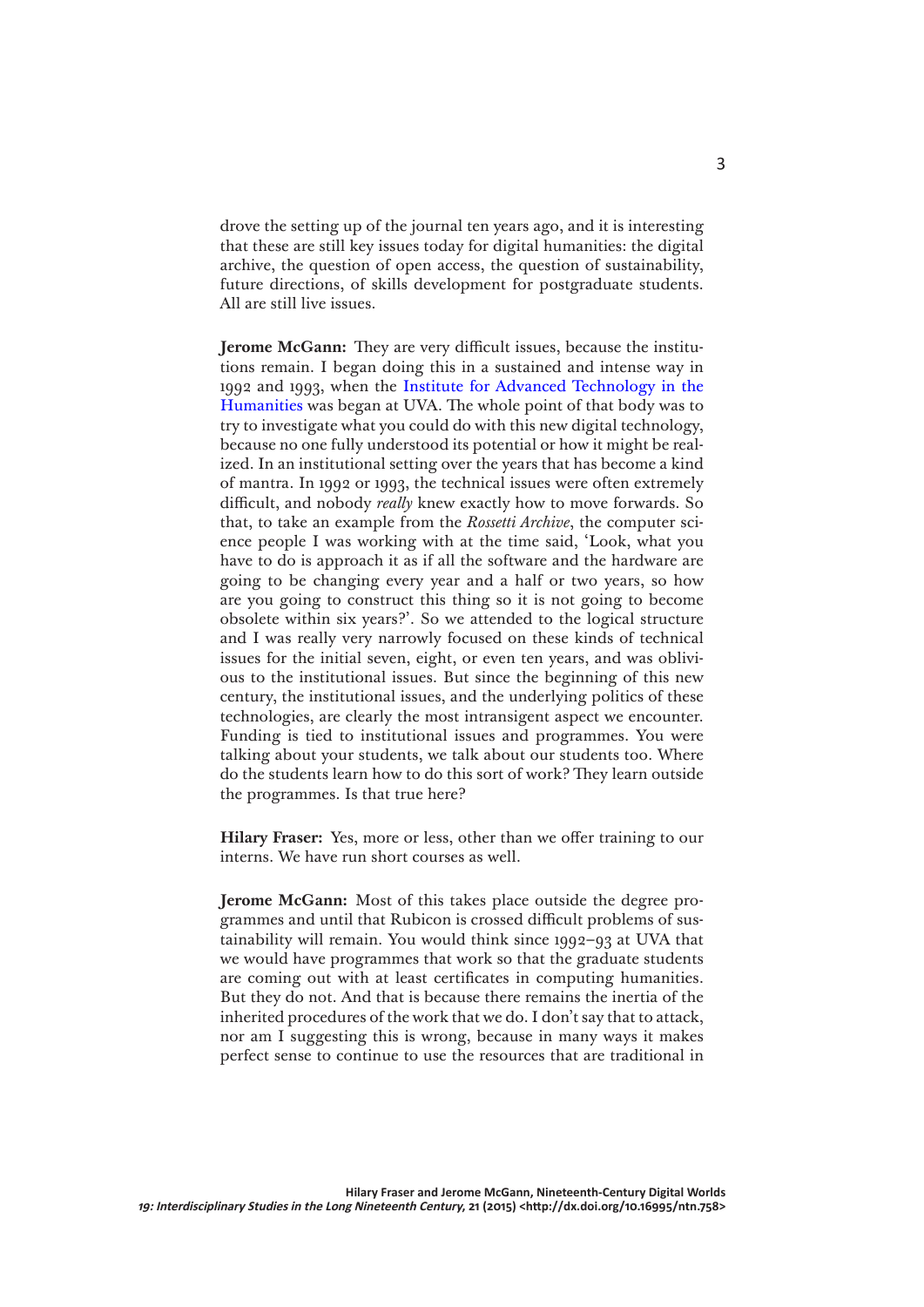publishing and so forth. On the other hand, anybody can see that if we could make the move into entirely digital communication within the disciplines, it would make all kinds of sense, financially and programmatically. But the institutional barriers remain very, very difficult to push against. Not just in the departments, but in the upper levels of institutions. You are a dean, so you know the kind of expectations that the administration tends to have in employing staff. It is the most frustrating part of it, because so many of the technical issues have been solved.

**Hilary Fraser:** We have been fortunate in that we have been able to employ two new members of staff to the English Department here, Martin Eve and Caroline Edwards, who are leading lights in the technology and publishing area. They have set up the Open Library of Humanities, of which Birkbeck and *19*, in particular, has become a part. It's been an exciting new move, but even so, the next task is how we integrate this work into the programmes. Intellectually it needs to be integrated; it's absolutely critical.

### **Digitizing the inherited paper archive**

**Jerome McGann:** At UVA initiative has not developed out of the departments. It has developed out of the library, because the library is undergoing catastrophic change and it has understood that really since the 1980s — certainly at UVA, and now all libraries are the same. There is a whole other problem about trying to integrate the emerging digital archive with the inherited paper archive. We don't really know how to do that yet. But it is imperative — because libraries will be organized digitally. There is no doubt about that. And so how you bring along the inherited archive is very much a problem, especially for the nineteenth century, as the emerging print technologies that came into existence in the nineteenth century were very great: the nineteenth century saw an incredible explosion of print materials, but it took place with physical materials that were disastrous from our point of view. The paper was often terrible: how do we preserve that? In my experience in the university environment, rare manuscripts and books before 1800 are understood to be really important. Then comes the bourgeois nineteenth century, with all its popular culture and middle-class materials that seem so fragile and transient, without substance. The trashing of nineteenth-century material is immense and it continues to go on. That does not happen to eighteenth-century materials or seventeenth-century materials.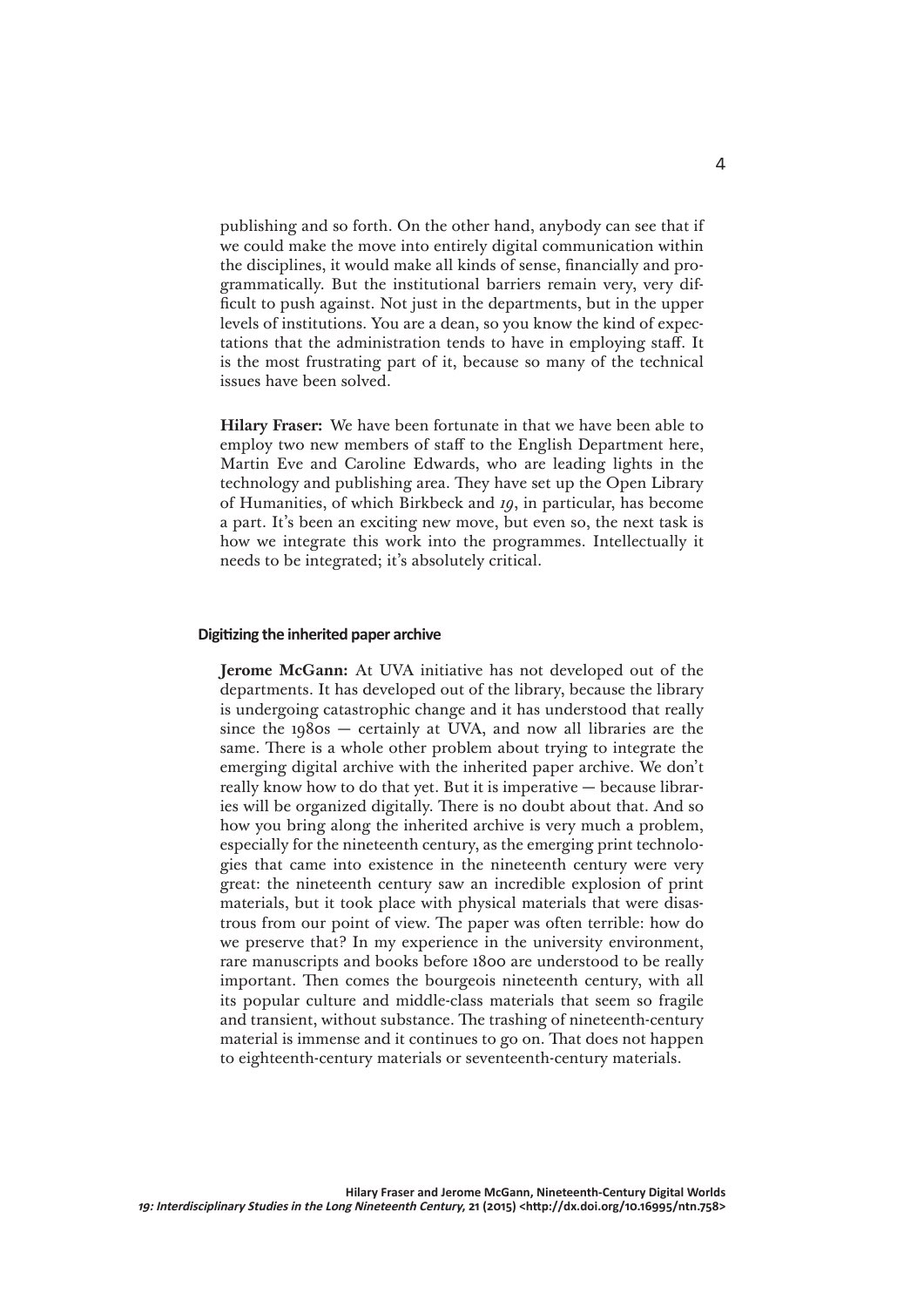**Hilary Fraser:** Do you think that's why the nineteenth century has been so important in the development of the digital archive and in thinking about the experiments and possibilities of digital archives?

**Jerome McGann:** I would like to say yes, but no, I don't think so even though people like Andy Stauffer and the younger people now do understand this and are fierce in their effort to protect nineteenthcentury and early twentieth-century materials. But just speaking for myself, I got into it not because of any special nineteenth-century set of interests. I got into it because I was curious about how these new machines and technologies could advance certain kinds of problems in editing. It was as narrow as that. So Rossetti was what I undertook because Rossetti is a complex technical problem. He is a painter, he is a designer, he is a translator, he is a poet, he is a fiction writer, and he is at the centre of the Arts and Crafts Movement. So you approach editing in his case as almost an ethnographical or archaeological problem rather than in traditional terms, when you edit texts as linguistic objects. But in Rossetti's case, no, that will not give you a proper view of Rossetti. You will have to have an editorial approach that embraces the range, and so it seemed to me it might be possible actually, with these new technologies, to make a go at that. Not that you would solve the problem but you could try to design editorial environments that would be more comprehensive than traditional ones.

**Hilary Fraser:** From my perspective the *Rossetti Archive* does that absolutely brilliantly. Is it as you imagined it would turn out at the beginning of the project?

**Jerome McGann:** Not exactly. Probably the most illuminating thing that came out of it for me was my realization, after about seven or eight years, that I didn't really understand what books were. I began editing many years before with Byron and I certainly did not know anything about editing when I began that.

**Hilary Fraser:** Coming from you, that is very interesting.

**Jerome McGann:** I could tell amusing stories about the academy, about how a person who knew nothing about editing was asked to edit Byron, but I will leave that aside. Over those years from 1970 to 1992, however, I did learn about editing, and I thought I learned a lot about books and manuscript culture and so forth. But in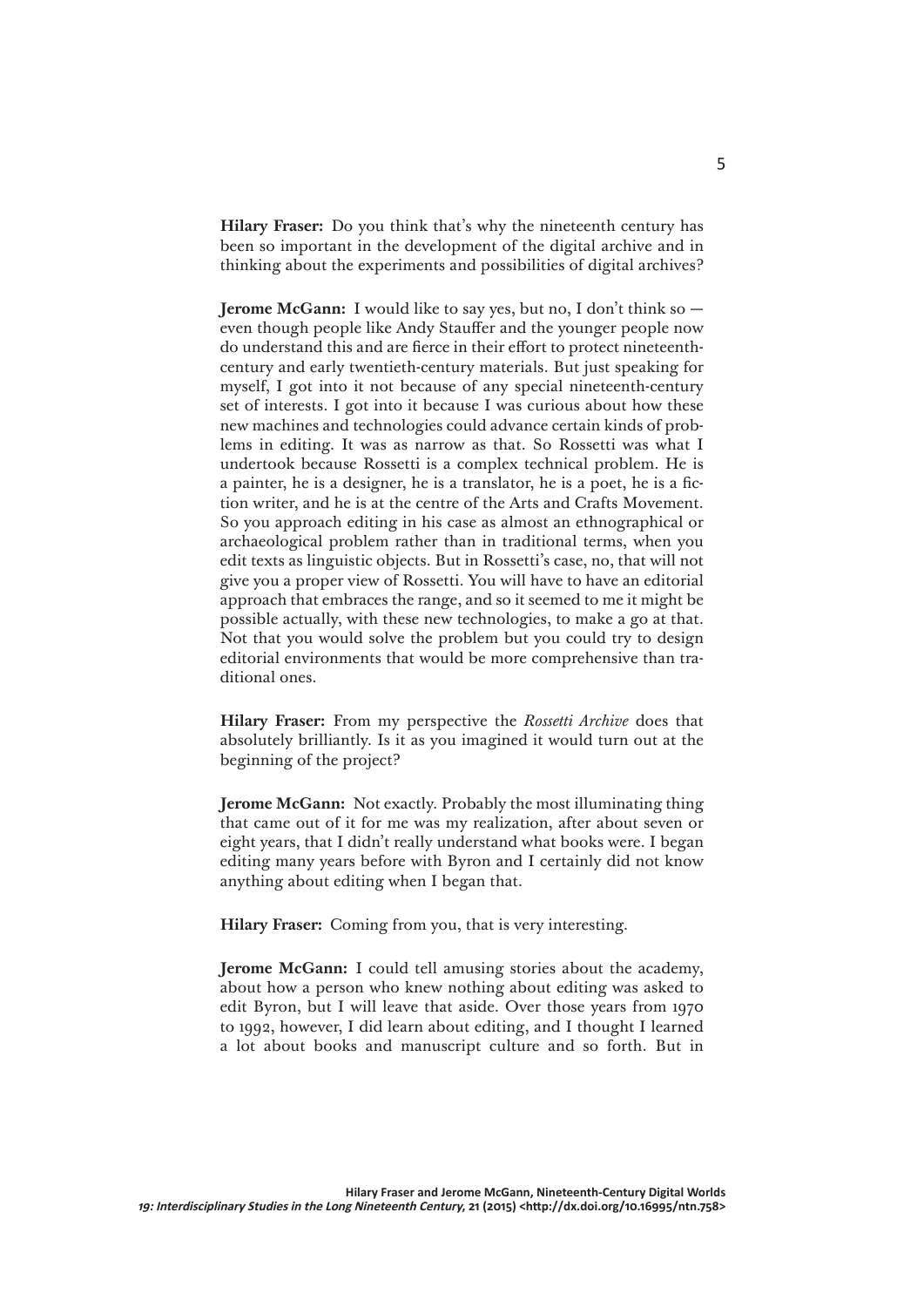designing the *Rossetti Archive*, I realised that computers are so stupid that you have to tell them exactly what you want them to do. Then they will do it. But the downside of that is that they will then expose you by giving you back what you told them. And in my case I realized that that was not exactly what I wanted. I began to see how unclear I was in my own mind about what I wanted. It was illuminating, interesting, and chastening to see that. NINES was an upshot of all that, because we saw the kinds of institutional issues we had to address. The *Rossetti Archive* was invincibly ignorant about those kinds of problems. It was also invincibly ignorant about interface, in which, I am ashamed to say, I took little interest at the time. After six years Bethany Nowviskie, a very, very skilled digital humanist — she was then a graduate student working with us  $-$  said one day: 'We've got to start working on interface.' I said, 'Why, these thousands of files…?'. She said, 'Jerry, nobody has ever seen it.' It was all in digital space, but I had given it no thought. Anyway, the consequence for me was the exposure of the limitations of what we were doing, certainly what I was doing, and it has been very educational.

The other feature of those years is that we tackled some of the most tractable technical challenges — for example, trying to figure out TEI [Text Encoding Initiative] and other kinds of markup. I am sure as I'm sitting here now that OCR [Optical Character Recognition] will soon be reading with close to 100 per cent accuracy. What we most need is probably a much quicker way to produce digital transcriptions, a much cheaper way. The man-hours that are required to mark up texts are just too much. But I think very soon that will not be the case, so it will be much easier to do the digitizing if you can throw high-end OCR software at the material. It will be much more easily integrated, much easier, much cheaper.

**Hilary Fraser:** That will help the economics.

**Jerome McGann:** Yes, it will help the economics, but that does not answer the institutional question.

**Hilary Fraser:** No, that's still to be addressed, very clearly. So would you say that some of the constraints that you have encountered and had to deal with have also been learning experiences, deriving from the failures and difficulties that you have had?

**Jerome McGann:** John Unsworth wrote a famous essay, 'The Importance of Failure', and it is really an essay worth reading again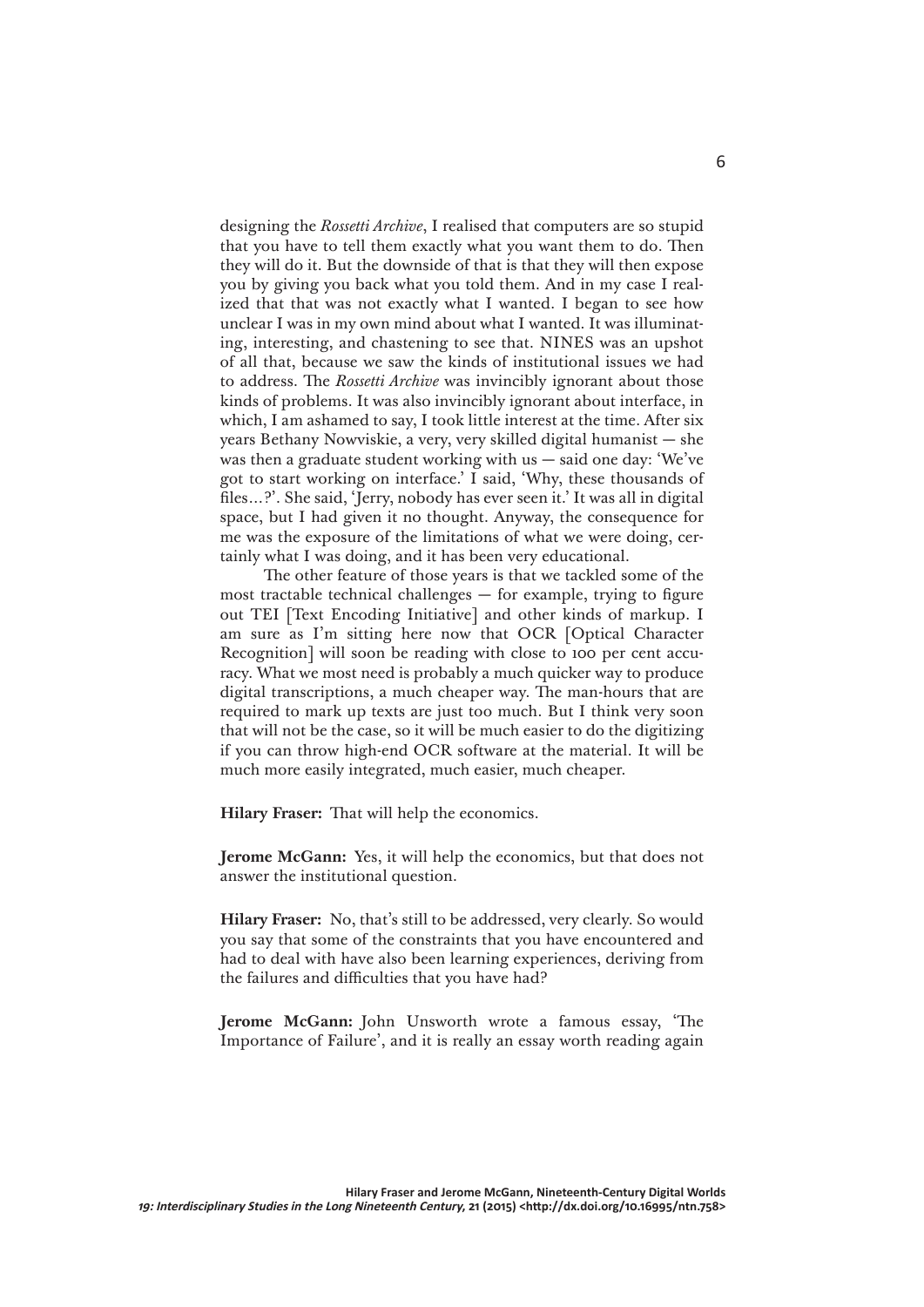and again. Nobody really knows how to use these technologies yet, and so it is all experimental, a set of moves that you do and in doing as [Theodore] Roethke, the American poet would say — 'You learn by going where you have to go.' You learn by going and that usually means you learn that you took the wrong road and so you backtrack and revise and you change, and have to take account of the activities that have been going on around you. Who imagined in 1992 that Rossetti's poetry would be valuable to large-scale commercial entities? But Cengage and other large and powerful corporations are attempting to gain control over our cultural memory and sell it to us. The interesting thing about that  $-$  and the horrible thing about that  $-$  is that we  $-$  I am talking about scholars and educators  $-$  we are the ones who shape it, and we then give it to them and they sell it back to us at very high rates. That is very bad.

**Hilary Fraser:** It certainly is, yes. And what about getting support for our programmes?

**Jerome McGann:** Well, that is also frustrating. All of these things are tied together in my view now. I go back a long way and I remember, as you do as well, when we worked very comfortably within a book and paper environment. That doesn't mean just books. There is an entire infrastructure that is invisibly present and allows a book or a journal to be produced and to be disseminated. All you have to do is think very carefully about the thousands and thousands of entities, the agents that are involved in this, to understand that the same thing is happening within a digital frame of reference, which is why commercial entities are there because they have resources. We do not have a history of inventing those resources; what we have is a history of having inherited the resources that were handed on to us, maturing over centuries, which is why everything is so complicated, so difficult.

### **Collaboration**

**Hilary Fraser:** Is collaboration the answer?

**Jerome McGann:** Collaboration is, but it is like a mantra word. Collaboration is a good thing, of course, but it can also be a further hindrance. It was not possible at Virginia, for example, to collaborate. One of the most brilliant moves that John Unsworth did when he took over the Institute was to take it away and separate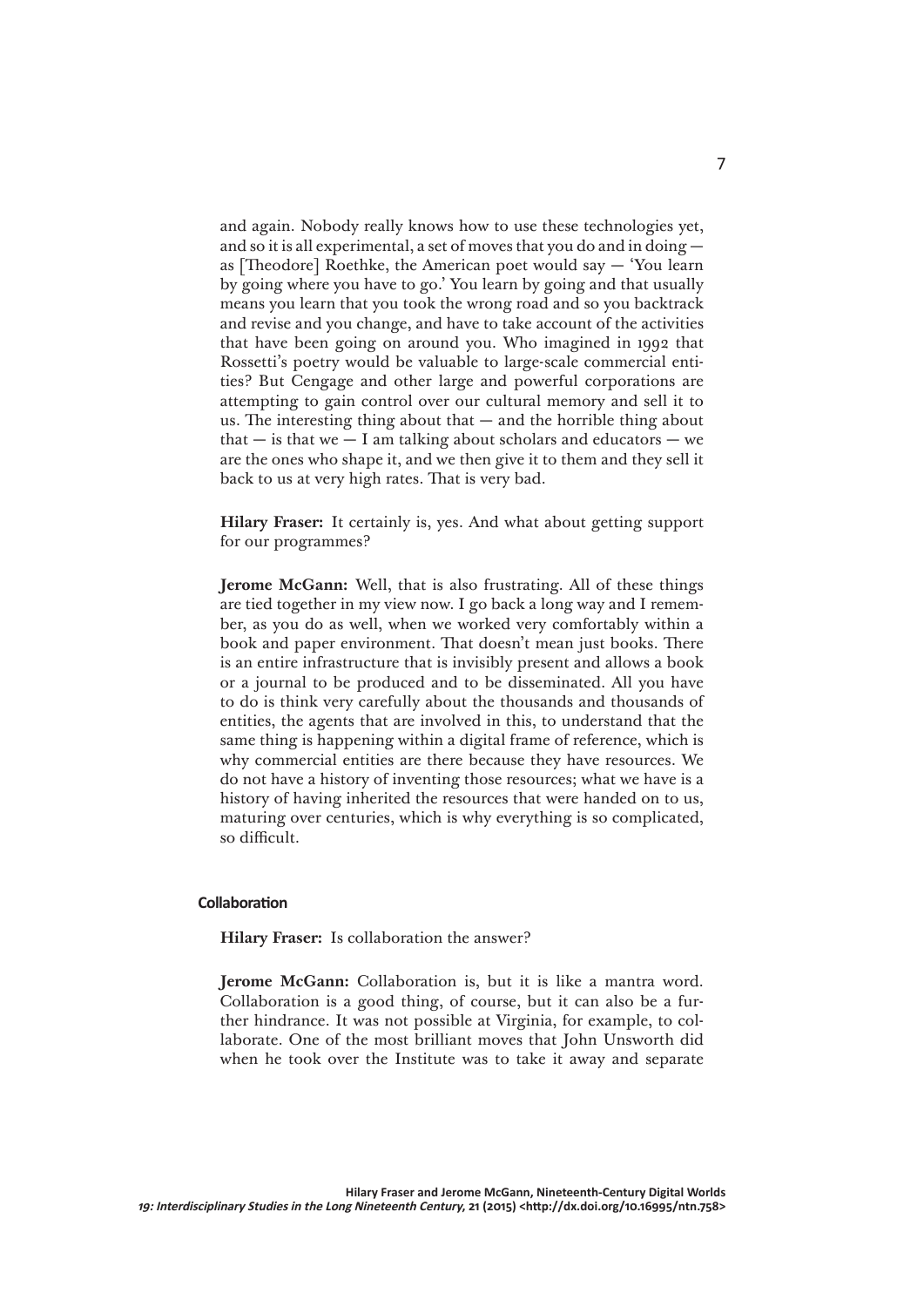it off from the departments. He would say, 'Look, if we try to get involved with the departments and develop this, we are going to sink into the mud.' And he was absolutely right. On the other hand, ten years later, in 2002 or 2003, it became obvious that actually, we were ready to move into the departments, but the departments were not always ready to move and collaborate with us, and that still remains in many cases. In so far as these things are successful, they are successful in small ways, like *19* or certain kinds of institutes like [MITH](http://mith.umd.edu) [Maryland Institute for Technology in the Humanities], or the [Institute at Lincoln Nebraska](http://cdrh.unl.edu) (which is very, very good), and now recently at [Northeastern](http://www.northeastern.edu/nulab/about/), where a bunch of young people are operating in really collaborative and dynamic ways. Stanford too. But everything is still… We used to complain about silos: it is still silos.

# **Library of libraries**

**Jerome McGann:** There are things that are developing like [Europeana](http://www.europeana.eu/portal/) or the [Digital Public Library of America](http://dp.la) (DPLA) — and the library group that you are working with.

**Hilary Fraser:** Yes, the [Open Library of Humanities](https://www.openlibhums.org).

**Jerome McGann:** Probably the Open Library of Humanities will be integrated into Europeana. There's inevitable coalescing of these entities  $-$  they want to work together, they want to talk. There is a desire now to integrate this global archive, library, a library of libraries, and it doesn't matter if it is a Chinese library, or a Norwegian library, or an American library. Technically, they can talk to each other.

### **Digital environments**

**Hilary Fraser:** Can you speak about the role of digital environments such as NINES and what the impact of NINES has been from your perspective, whether it has measured up to what you imagined it was going to be when you first envisaged it?

**Jerome McGann:** It is such an interesting question. NINES has a funny name, ['The Networked Infrastructure for Nineteenth-Century](http://www.nines.org/about/)  [Electronic Scholarship'](http://www.nines.org/about/). In the development of the projects at [IATH](http://www.iath.virginia.edu/) [The Institute for Advanced Technology in the Humanities]  $-$  in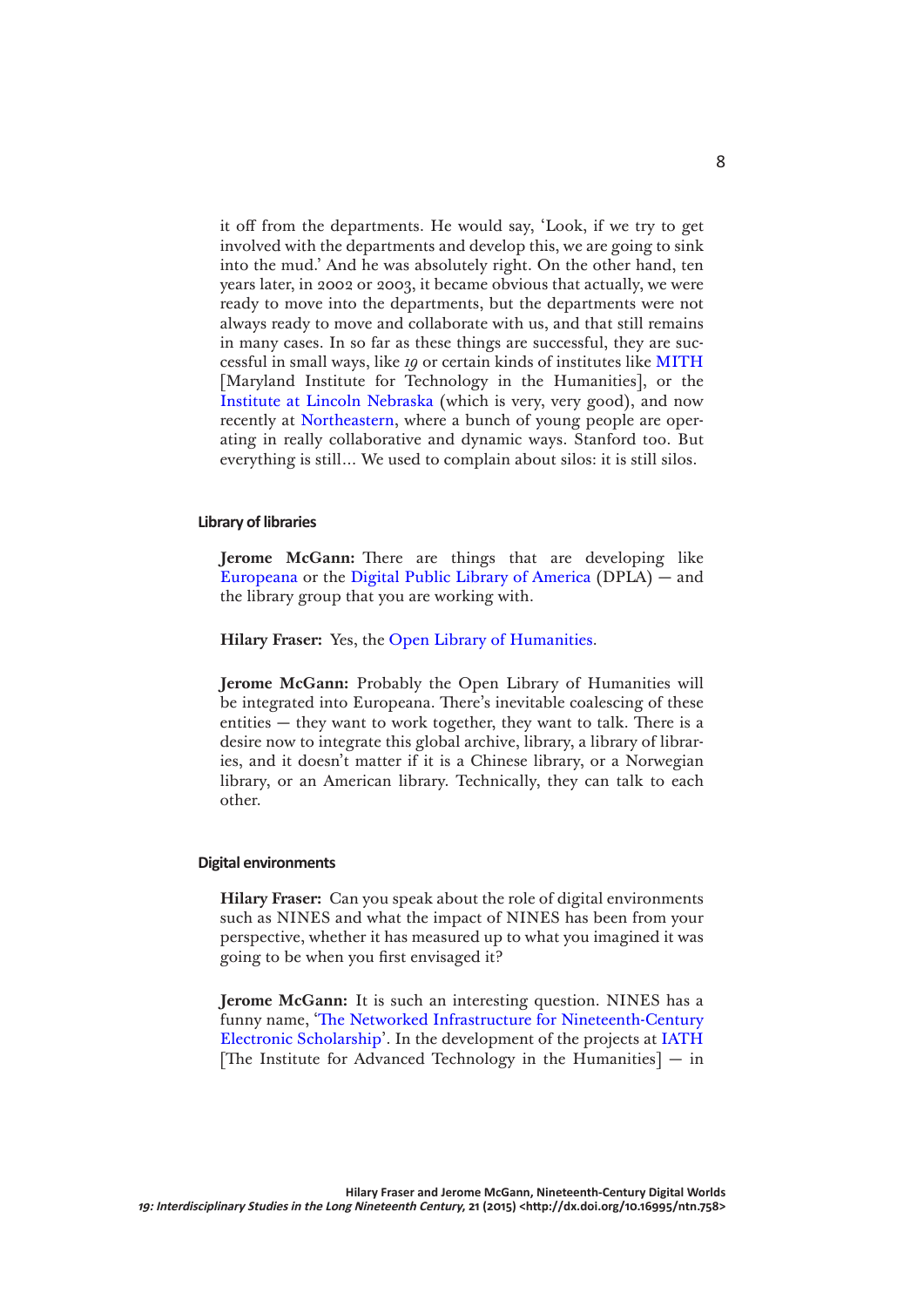particular the *Rossetti Archive*, but also the *[Blake Archive](http://www.blakearchive.org/)*, the *[Whitman](http://www.whitmanarchive.org/)  [Archive](http://www.whitmanarchive.org/)*, and the *[Dickinson Archive](http://www.edickinson.org/)* — all those now more or less, within an academic frame of reference, celebrated events were done without any kind of peer reviewing. The implicit peer-review mechanism that was in play there was: if you got funding, from NEH, or Mellon, or whatever other source. That funding was a kind of imprimatur that what we were doing was a good thing, but the traditional mechanism of peer reviewing did not exist. NINES was really begun in order to institute peer reviewing; that is why *19* is so important to me. You had to get the professoriat and the traditional mechanisms for credentialling what you were doing in play for the development of this kind of work. So peer reviewing was very important, and integrating different materials: that was the whole point of NINES. What was interesting about it was that we had very intense discussions in setting it up because my view at the time was that, like the communist state or something, it would wither away. As these larger entities emerged later — like Europeana and DPLA — the NINES model would be implemented on a much larger scale and so NINES would disappear. But we had fierce discussions about this and they were important because if it was going to  $-$  as I think it should  $-$  disappear, then the approach to sustainability was very different. To this moment it is still an undecided matter. An unforeseen difficulty was that NINES was founded in relation to some pretty adventurous and ambitious projects, like the *Whitman Archive*, the *Rossetti Archive*, the *Blake Archive*. They were the initial founding agents, as it were, within NINES. But we discovered as we moved along that it was difficult to find people who were able to get the funding to begin to develop similar kinds of things. So we shifted our view about what we were going to amalgamate. We began to amalgamate a lot of library records. We amalgamated, and tried to help promote, journals, so that we imagined NINES to be a kind of clearing house for nineteenth-century studies and we hoped that eventually this would be where people would come to do nineteenth-century studies. I am not sure — I should say, I am surprised — but it has not turned out to be so, for various reasons, some of which had to do with funding, some of it had to do with the recalcitrance of the profession to get into the digital. But the bright side of that is the emergence of things like Europeana and DPLA. I still think that NINES will wither away and that it will wither away in such a fashion that it will be integrated into a larger and more robust environment where you won't just have nineteenth-century British and American, you'll have nineteenthcentury British, American, and German and French and Chinese, and also history, and also economics, and everything that we want. In the final year or two of my directorship of NINES we began to conceive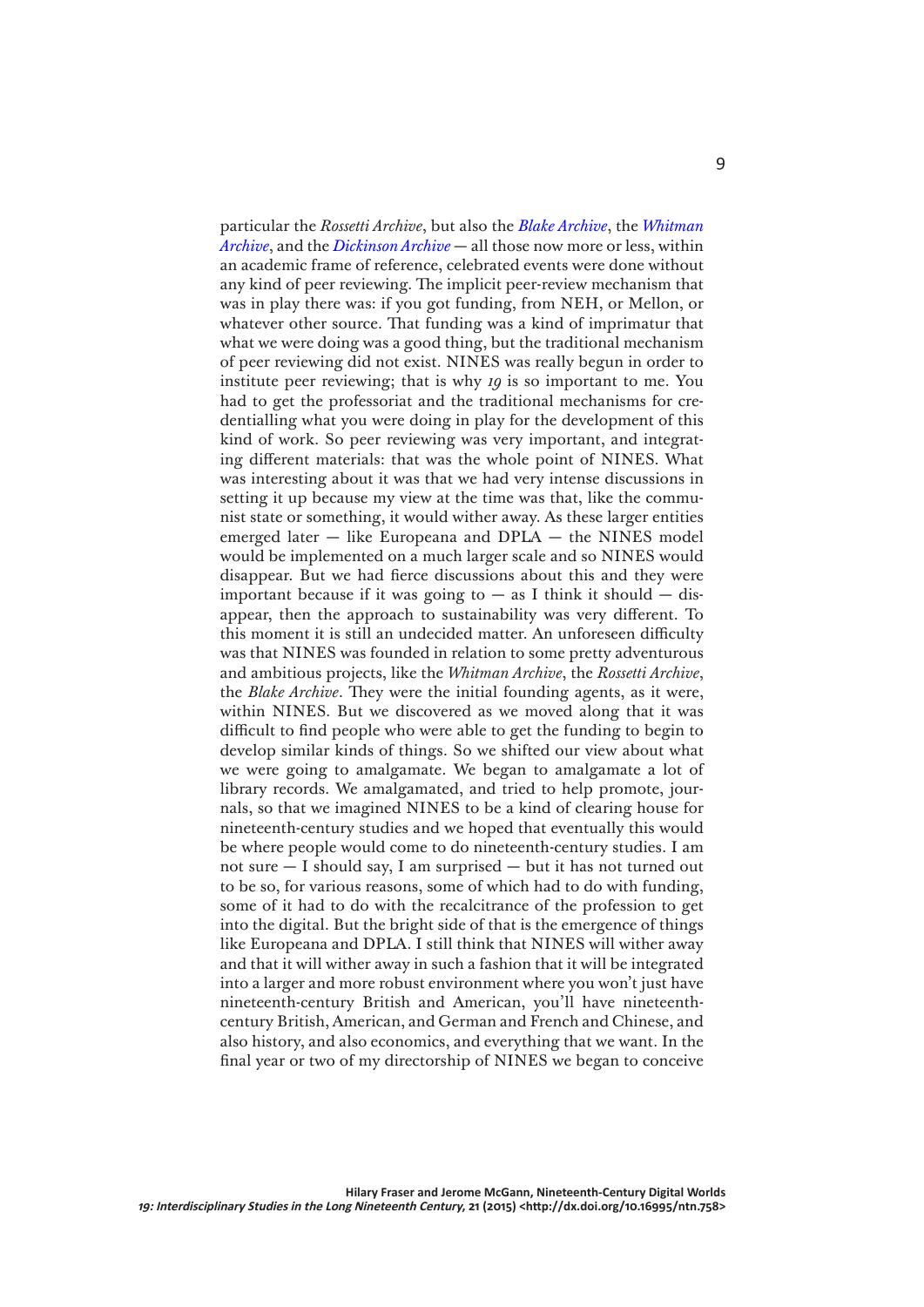and pursue [ARC](http://idhmc.tamu.edu/arcgrant/) [the Advanced Research Consortium], which was NINES on steroids, so to speak. It is currently being led and overseen by Laura Mandell at Texas A&M University. It is a consortium of NINES-like entities that include [18thConnect,](http://www.18thconnect.org/) [MESA](http://www.mesa-medieval.org/) [Medieval Electronic Scholarly Alliance], and [SIRO](http://www.studiesinradicalism.org/) [Studies in Radicalism Online]. A Renaissance and a Modernist entity are in the works.

# **Sustainability**

**Hilary Fraser:** That is very interesting. NINES was very important to *19* in terms of giving us an imprimatur and also allowing us to be who we are within that larger entity, and that is one of the good things about our recent move into the Open Library of Humanities. One of the things we have been doing is talking about how we maintain our distinctiveness as a journal, and we are working out how to do that. We've been thinking about our future here and what will enable us to be sustainable as a journal.

**Jerome McGann:** *19* is going to continue. It has a wonderful history; there is no reason for it to cease unless the entities that are supporting you right now decided that they are not going to support you, and that would be, I think, a crazy decision: it is such a success. The other question from the beginning of NINES was: should NINES be a publisher? That was also left unresolved. We had very different opinions about it. We were an umbrella for *RaVoN* and *19*, yes, but we were not ourselves publishers, although we began to start to be publishers. There were some projects that were put up under the auspices of NINES and we acted as a kind of publisher, but we were never really able to solve that problem of how to be a publisher or whether to be a publisher, and what kind of a publisher. *19* is much better off in having seen itself in a very special way and gone forward with that.

**Hilary Fraser:** We are also very small. We rely on the energies of a few people, and a particular group of academics and students at a particular point; and I think that often it is individual energies that keep things going.

**Jerome McGann:** It is a very traditional thing. *RaVoN* is a very traditional institutional thing. We kept thinking at NINES that we might be a mechanism for other kinds of born-digital publications.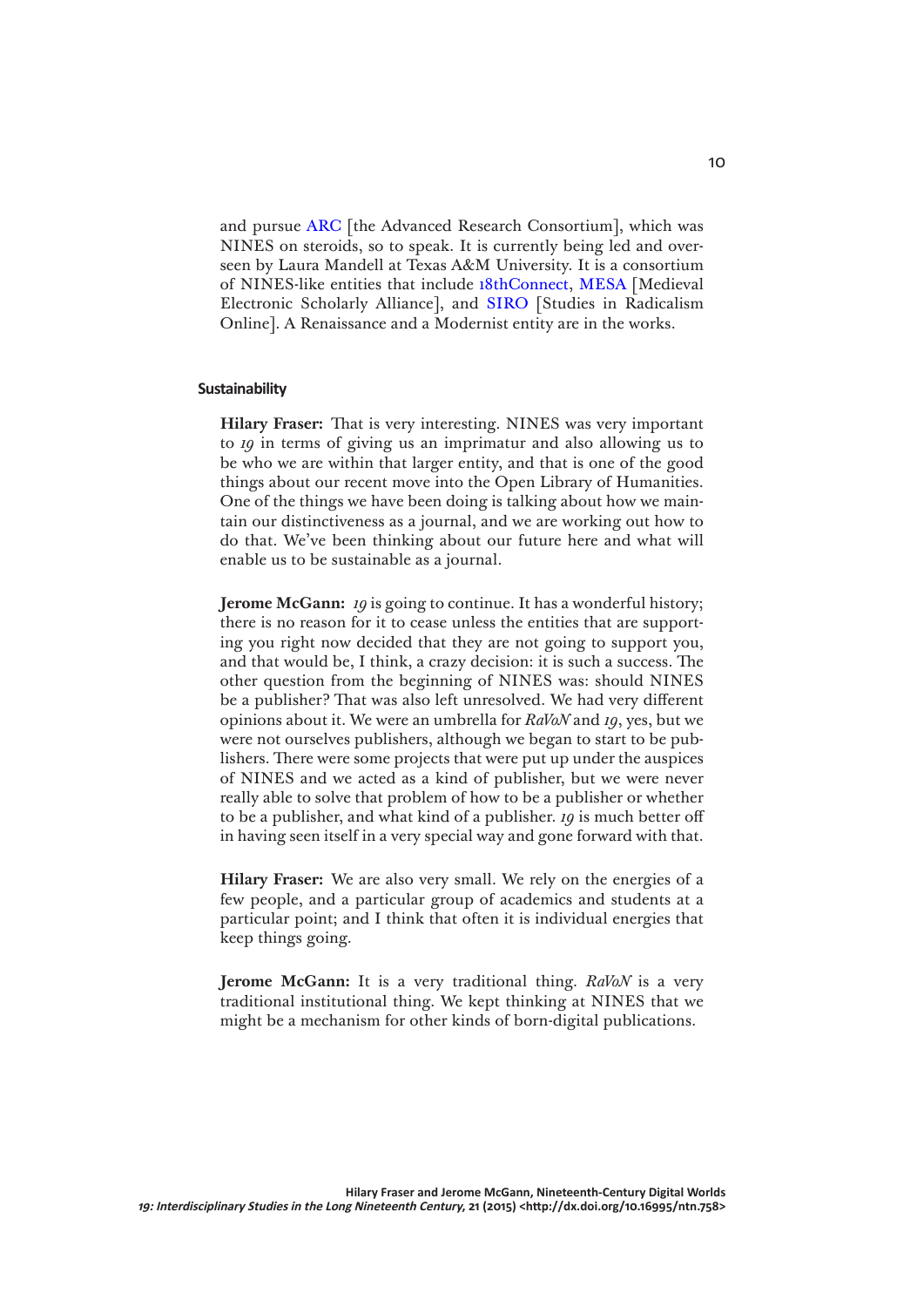#### **Newborn digital adventures**

**Jerome McGann:** *19* or *RaVoN* are basically text presentations with associated materials, but they are still very much in a traditional orbit. That is their great strength actually, because when you try to move into born-digital, more adventurous — or what you think of as more adventurous — kinds of publication, you often do not understand fully how to use and exploit these new tools. And we don't yet exploit them, at least I feel we don't. It is hard to get new kinds of projects going. There are signs now of innovative breakthroughs — with [Franco] [Moretti](https://english.stanford.edu/people/franco-moretti) in [distant reading](http://www.versobooks.com/books/1421-distant-reading), and so forth – but I have to say, these data mining projects, while all very promising, have yet to demonstrate the kinds of results traditional scholarship expects.

**Hilary Fraser:** Speaking of adventures, I wanted to ask whether there are any exciting new developments that you think have got some real and significant possibilities for the future where digital humanities is concerned.

**Jerome McGann:** Some of the most interesting have not been in the nineteenth century. They've been medieval and classical, including tremendous breakthroughs with medieval materials because of the nature of the materials themselves. They throw digital resources at palimpsests and other kinds of problematic documentary materials and begin to expose them in ways they have never been exposed before. Those are some quite remarkable adventures. Even in the nineteenth century, though, there were some experiments with manuscripts, trying to see through obliterated manuscripts, and we could not do that with traditional technology, but with digital technology, yes, you can actually see things. Andy Stauffer's [Book Traces](http://www.booktraces.org/) project is especially brilliant. Of the projects we developed out of NINES, I should say that the electronic collation tool [Juxta](http://www.juxtasoftware.org/about/) has been the greatest success. And although we ran out of money in trying to develop [IVANHOE](http://www.ivanhoegame.org/?page_id=21) — the collaborative game space for imaginative acts of interpretation — I still feel it was a successful proof-of-concept. So I keep hoping somebody else — somebodies else — might one day carry it forward.

**Hilary Fraser:** The [Digital Livingstone Project](http://livingstone.library.ucla.edu), which we were associated with in its early days, has exciting work going on.

#### **Poetic language and the digital world**

**Hilary Fraser:** I would like to ask a slightly different kind of question to finish off with. You are a poet and you are…